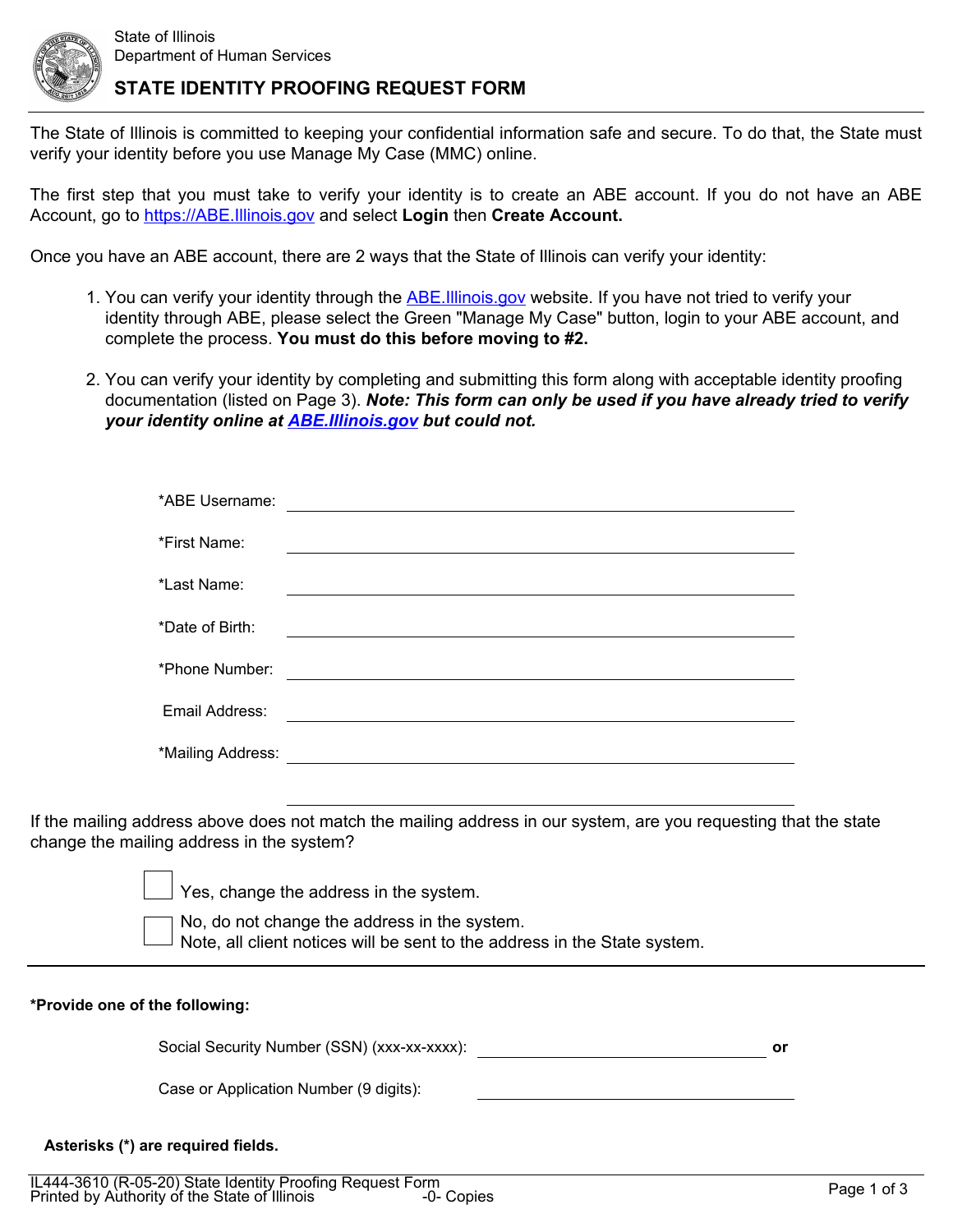# **STATE IDENTITY PROOFING REQUEST FORM**

| Is the Medicaid client listed above already getting services or<br>selected to get services on a Developmental Disability waiver?                                                                                                                                                                                                                                      | Yes     | N <sub>0</sub> |  |  |
|------------------------------------------------------------------------------------------------------------------------------------------------------------------------------------------------------------------------------------------------------------------------------------------------------------------------------------------------------------------------|---------|----------------|--|--|
| Are you currently in a nursing facility or other long-term care facility?                                                                                                                                                                                                                                                                                              | Yes     | <b>No</b>      |  |  |
| Is an Approved Representative, Guardian or<br>someone with Power of Attorney acting on your behalf?                                                                                                                                                                                                                                                                    | $Yes-1$ |                |  |  |
| Note: If yes, a signed Approved Representative form MUST be included with this ID Proofing Request<br>form or the State cannot process it. If a signed Approved Representative form is attached, the<br>Approved Representative may act on behalf of the client. A signed Approved Representative Form<br>must be provided even if one has been submitted in the past. |         |                |  |  |

By submitting this request for State Identity Proofing, I am attesting that:

I tried and failed Identity Proofing in ABE at: [https://ABE.Illinois.gov.](https://ABE.Illinois.gov)

I am requesting that the State of Illinois verify my identity for the purposes of allowing me **All access to Manage My Case in the ABE system.** 

**Everything on this form is true and accurate to my knowledge.** 

I am attaching a copy of the proof of identity from the attached list along with this form.

(Be sure the copy is clear and able to be read.)

Printed Name of Client, Parent, Guardian or Approved Representative

Signature of Client, Parent, Guardian or Approved Representative

**Please allow 6 to 8 weeks to hear back.** Once your information is reviewed, the State will mail you a Notice.

**Return this form to:** Illinois Department of Human Services Attention: ID Proofing Unit 600 East Ash Bldg. 500, 5th Floor Springfield, IL 62703 Fax (217)557-1370

### **or return this form to your local FCRC.**

 $\Box$  I am requesting notification of decision by email and U.S. Mail

For questions, email **[ABE.Questions@Illinois.gov](http://www.dhs.state.il.us/page.aspx?item=98456)** 

**Date**